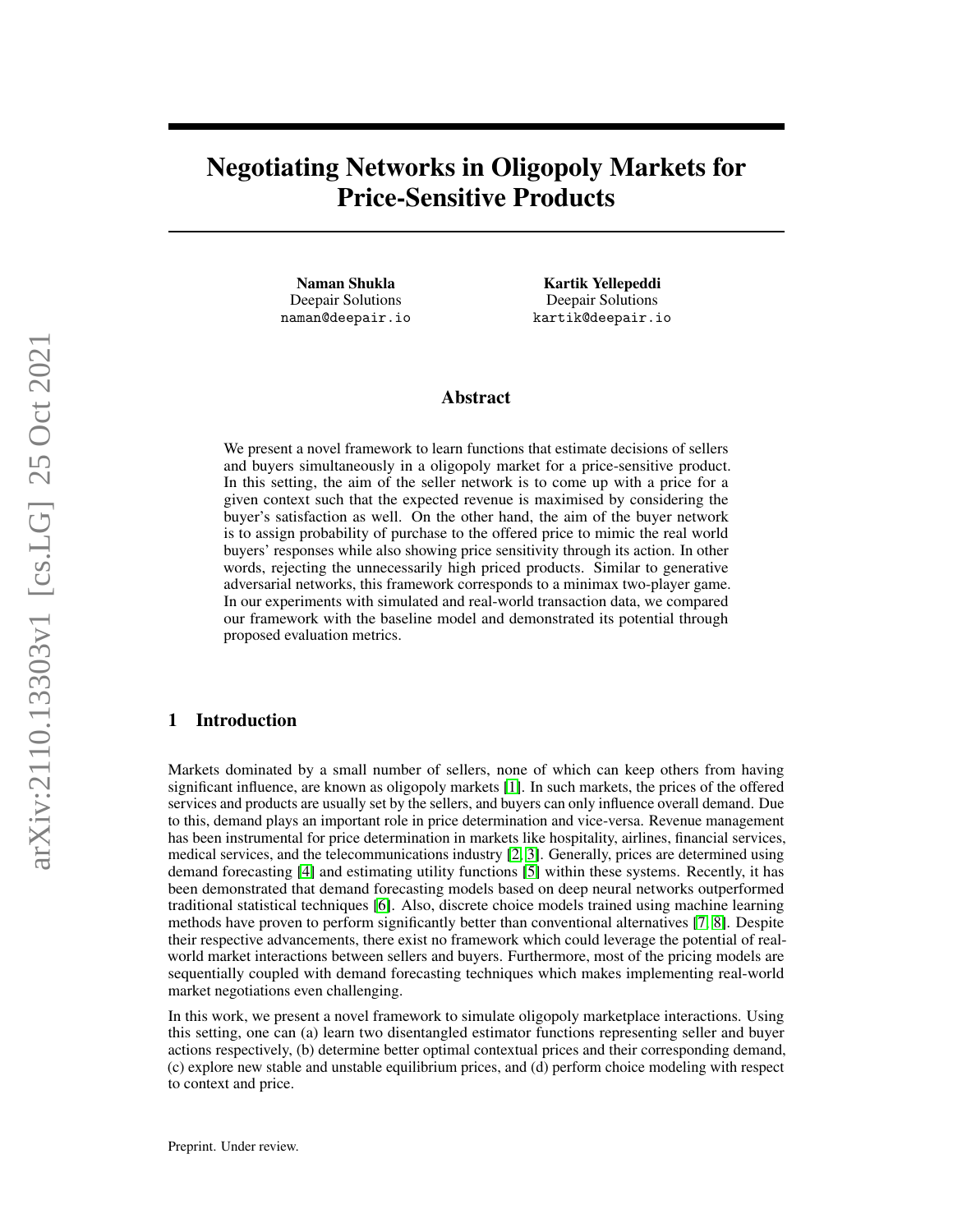# 2 Related work

Topics in dynamic pricing of homogeneous products have been extensively studied [\[9\]](#page-5-8). In fact, dynamic pricing has been a catalyst for innovation in various transport and service industries. Ridehailing platforms have used surge pricing to match demand and supply, and to avoid the "wild-goose chase" problem [\[10\]](#page-5-9). Customer characteristics and the seller's ability to price discriminate are also shown to significantly influence overall revenue and profit [\[11\]](#page-5-10). It has been demonstrated that dynamic pricing using buyers' context can achieve higher conversion rates as well as revenue per offer by the sellers [\[12,](#page-5-11) [13\]](#page-5-12). As far as buyer behaviour modeling is concerned, multiple theoretical models [\[14,](#page-5-13) [15,](#page-5-14) [16\]](#page-5-15) based on risk perception, knowledge levels and bounded rationality; and discrete choice models [\[17\]](#page-5-16) are typically used. Recently, it has been shown that buyer models based on pointer networks, first introduced by Vinyals et al. [\[18\]](#page-6-0), offers a promising alternative for choice modeling [\[19\]](#page-6-1).

Deep neural networks have demonstrated tremendous success in decision making across mass-impact domains, such as finance [\[20\]](#page-6-2), pricing [\[21,](#page-6-3) [12\]](#page-5-11) and policy-making [\[22\]](#page-6-4). Among others, generative adversarial networks [\[23\]](#page-6-5) have emerged as powerful frameworks across multiple fields of application. For instance, some of the state-of-the-art models in computer vision for image segmentation [\[24\]](#page-6-6), image-to-image translation [\[25,](#page-6-7) [26,](#page-6-8) [27\]](#page-6-9), data augmentation [\[28\]](#page-6-10) and classification tasks [\[29\]](#page-6-11) are based on generative adversarial nets. We derive inspiration from the generative adversarial framework, where two models compete with each other and thereby learn from each other. Similarly, models negotiate with each other (as they do in real market) and find the optimal price using a negotiating networks framework.

## 3 NegoNets: Negotiating Networks

Consider the general setting of an oligopoly marketplace where buyers and sellers interact. A set of *n* such interactions is represented by  $\{(x_i, p_i, y_i)\}, i = 1, \ldots, N$ . Here,  $\{x_i\}_{i=1}^N$  where  $x_i \in \mathbb{R}^{\mathcal{D}}$ represent contextual information;  $\{p_i\}_{i=1}^N$  where  $p_i \in [0,1]$  represents scaled offered price (0 and 1 for minimum and maximum allowed prices respectively); and finally, the buyer's decision as probability of purchase is represented by  $\{y_i\}_{i=1}^N$ , where  $y_i \in \{0, 1\}$ . The objective of the method presented below is to determine two estimator functions  $f_s$  and  $f_b$  which approximate the seller's and buyer's decisions respectively. The seller suggests a price  $f_s(x)$  for a context x and the buyer takes this context along with the suggested price to assign a probability distribution,  $f_b(x, f_s(x))$ , over purchase or no-purchase options.

#### 3.1 Adversarial loss

To incorporate the negotiation between two networks, we apply adversarial loss to both estimator functions. For function  $f_s : \mathbb{R}^{\mathcal{D}} \to [0,1]$  and  $f_b : \mathbb{R}^{\mathcal{D}+1} \to [0,1]$ , we express the objective as:

$$
\mathcal{L}_{\text{ADV}}(f_s, f_b) = \mathbb{E}\left[f_s(x) \cdot f_b(x, f_s(x)) - p \cdot y\right] + \mathbb{E}\left[\frac{\partial f_b(x, f_s(x))}{\partial f_s(x)}^+\right] \tag{1}
$$

where,  $f_s$  tries to maximize the incremental expected revenue and  $f_b$  aims to minimize the point wise loss [\[30\]](#page-6-12). The incremental expected revenue part of the loss function is responsible for making the seller push for higher prices in cases where the expectation of conversion is high. Whereas, point wise loss creates a shape constraint in the buyer network. Price sensitivity is induced using this shape constraint, which is responsible for penalizing negative correlated decisions from buyers network to recommended price. In other words, price sensitivity makes the buyer rational and stops the network from being compliant with higher prices.

#### 3.2 Independent loss

<span id="page-1-0"></span>Unlike adversarial loss, we introduce loss functions that are mutually independent. The independent loss function is expressed as:

$$
\mathcal{L}_{\text{IND}}(f_s, f_b) = \mathbb{E}\left[\log(y, f_b(x, p))\right] - \mathbb{E}\left[\mathcal{B}(f_s(x), p, y)\right]
$$
 (2)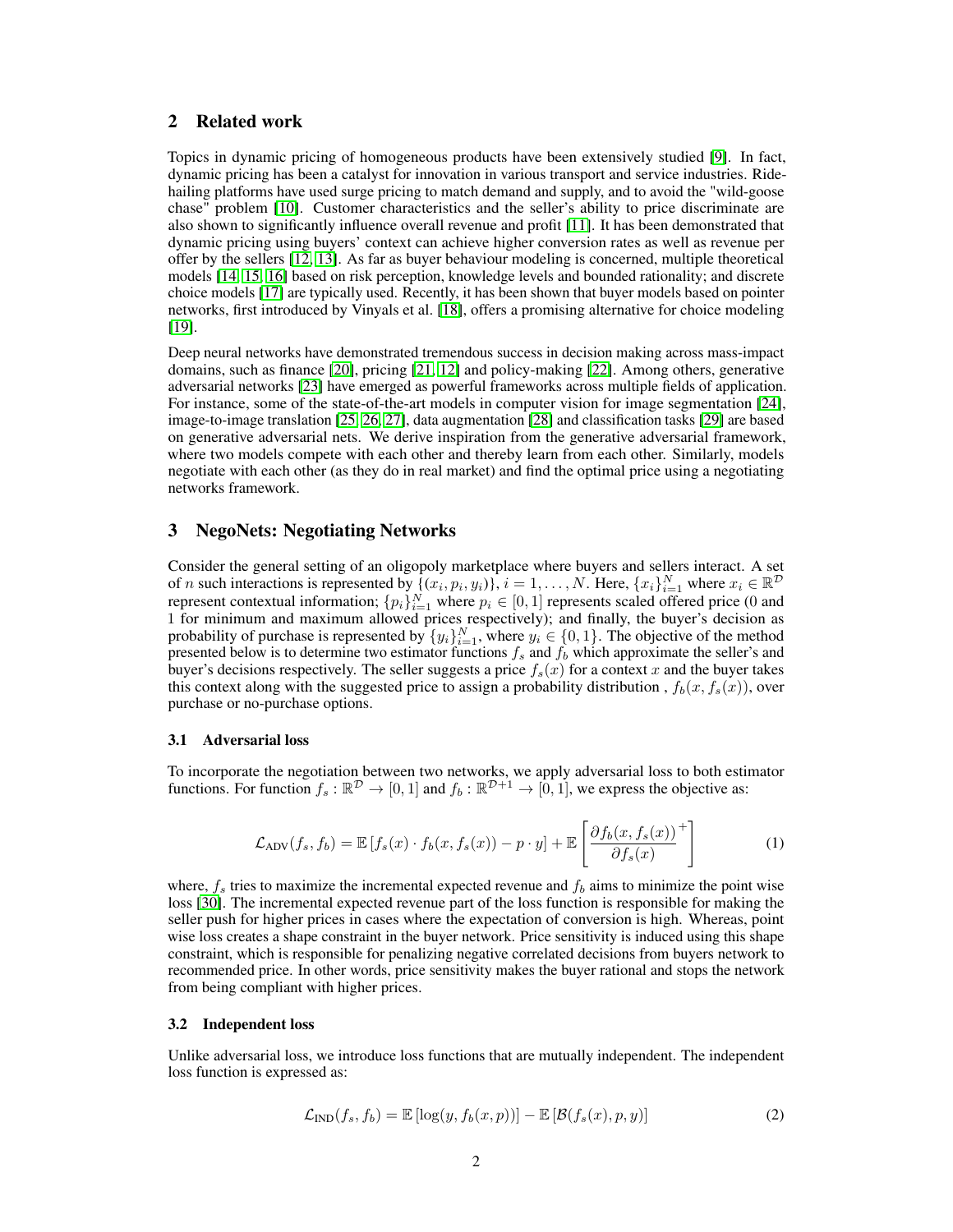<span id="page-2-0"></span>

Figure 1: Contour plots for the objective function. Here blue corresponds to low value and red corresponds to high value of the objective function. Starting from left, first two figure illustrates adversarial loss and last two illustrates boundary function from independent loss

In equation [\(2\)](#page-1-0), the first part is cross entropy loss for the buyer network and the second part is boundary loss, which is applied to the seller network. In equation [\(2\)](#page-1-0),  $\beta$  represents the boundary function. This function is inspired from strategic model proposed by Ye et al. [\[12\]](#page-5-11) and  $\epsilon$ -insensitive loss used in SVR [\[31\]](#page-6-13). The enhanced version of this function heuristically incorporates the monotonicity in the willingness to pay as mentioned in Shukla et al. [\[13\]](#page-5-12). The boundary function penalizes the networks for violating upper and lower bounds as follows:

$$
\mathcal{B}(f_s, x, p, y) = \mathbb{E}\left[ (L(p, y) - f_s(x))^+ - (f_s(x), U(p, y))^+ \right] \tag{3}
$$

$$
L(p, y) = y \cdot p + (1 - y) \cdot c_1 \cdot p \tag{4}
$$

$$
U(p, y) = (1 - y) \cdot p + y \cdot c_2 \cdot p \tag{5}
$$

For all instances involving a purchase, the lower bound  $L$  is the purchase price  $p$ . Otherwise, a lower price  $c_1p$  is set to be the lower bound, where  $c_1 \in (0, 1)$ . Similarly, the upper bound U is p for all the instances of no purchase. If there is a purchase, a price of  $c_2p$  ( $c_2 > 1$ ) is set as the upper bound. For the boundary loss to be non-zero,  $c_2 > \frac{fs}{p}$  and  $\frac{fs}{p} < c_1 < 1$ . For  $c_1 = c_2 = 1$ , the lower bound and upper bound are equal and hence the trivial optimal price will be p. Therefore,  $c_1$  and  $c_2$  are hyperparameters that can be calibrated to change the gap between the lower and upper bounds.

#### 3.3 Overall objective

The overall objective that we aim to solve is:

$$
f_s^*, f_b^* = \arg\min_{f_b} \max_{f_s} \mathcal{L}_{ADV} + \lambda \mathcal{L}_{IND}
$$
 (6)

where,  $\lambda$  controls the relative importance of the two components. In practice,  $\lambda$  can be calibrated to get desired amount of negotiation between the two network. For visual intuitions, the contour plots for each component of the loss function are presented in Fig [1.](#page-2-0) Expected revenue contour spans hyperbolic lines in price and probability of purchase space. Whereas, the point-wise loss, present in the first and the third quadrants of delta space (change in price and change in probability), represents price sensitivity. Finally, boundary function contour plots shows configurable optimal region in offered and suggested price space.

## 4 Experiments

In this section, we present empirical results for the proposed negotiating network framework as market place interaction. In addition to quantitative comparison, we perform post-hoc analysis of the method to gauge which configuration gives most realistic results. In the following experiments, we focused on one industrial application which could provide both simulated and real-world oligopoly market interactions. We aim to extend this analysis to other industries and markets to study the applicability in future research.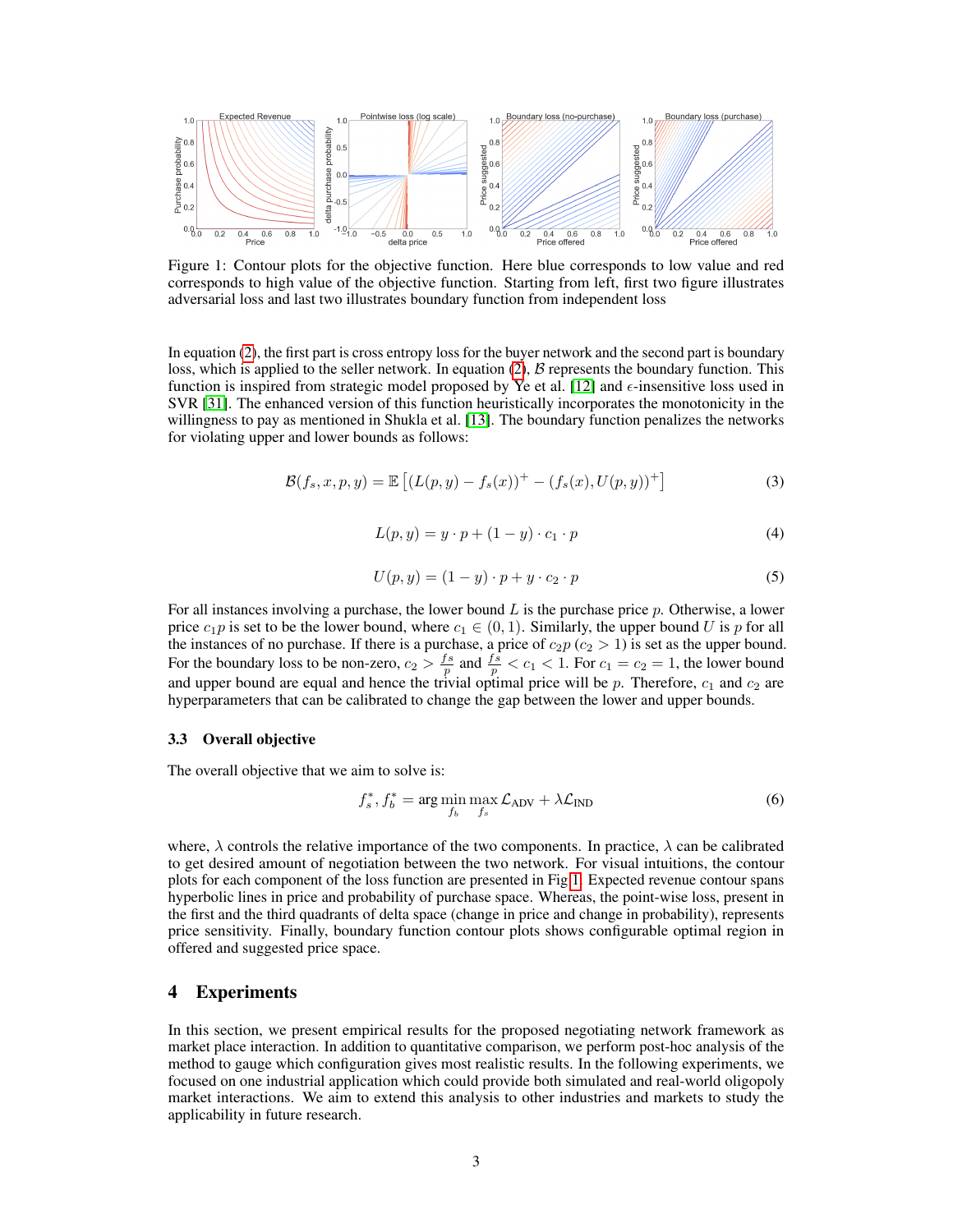Demand forecasting is frequently used for price determination in price sensitive markets. Therefore, we use the buyer's baseline as estimated probability of an individual interaction converting to purchase, which, when aggregated over the population, is a proxy for estimated demand. Then, logistic regression is used for the given estimated demand to decide the selling price as the seller's baseline [\[32\]](#page-6-14). These baselines are then compared with proposed framework.

Across all experiments, we use 4-layer deep neural network for the buyer, the seller, and the baseline demand forecasting model. Adam [\[33\]](#page-6-15) optimizer is used with an early stopping criterion. We tune hyperparameters such as optimizer and learning rate, and keep them same for other networks to facilitate a fair comparison. Some method specific parameters like c1, c2 and  $\lambda$  are set to be 0.5, 2 and 1, respectively.

#### 4.1 Evaluation Metrics

In this section, we define the metrics that are used for evaluating performance of the seller and the buyer models. We use F1 score to evaluate classification accuracy, and monotonicity score  $\mathcal{M}_k$ [\[30,](#page-6-12) [34,](#page-6-16) [35\]](#page-7-0) to measure *diminishing returns* (decreasing and convex shape) with respect to price increase for buyer model, as per utility theory. Here, price  $p$  is the target feature  $k$ . For seller models, we use the following custom metrics introduced by Ye et al. [\[12\]](#page-5-11) and frequently used in applied revenue management [\[36\]](#page-7-1) to gauge the goodness of price:

*Price Decrease F1* (PDF1). This metric is inspired by the F1 score used to evaluate the precision and recall tradeoff. PDF1 therefore measures the tradeoff between *Price Decrease Recall* (PDR) and *Price Decrease Precision* (PDP) according to equation [\(7\)](#page-3-0). PDR measures how likely the suggested prices are lower than the actual offered prices for non-purchased interactions and PDP measures the percentage of non purchased interactions where the suggested price is lower than actual price.

$$
PDF1 = \frac{2 \cdot PDR \cdot PDP}{PDR + PDP}
$$
 (7)

<span id="page-3-1"></span><span id="page-3-0"></span>*Price Increase F1* (PIF1). Similar to PDF1, this score uses *Price Increase Recall* (PIR) and *Price Increase Precision* (PIP) based on equation [\(8\)](#page-3-1). PIR measures how likely the suggested prices are higher than actual offered prices for purchased interactions and PIP measures the percentage of purchased interactions where the suggested price is higher than actual price.

$$
PIF1 = \frac{2 \cdot PIR \cdot PIP}{PIR + PIP}
$$
 (8)

<span id="page-3-2"></span>*Regret Score* (RS). Defined by equation [\(9\)](#page-3-2), RS measures the central tendency of the missed opportunity to suggest the price greater or equal to actual offered price in all purchased interactions.

$$
\text{RS} = \underset{purchases}{\text{median}} \left( \max \left( 0, 1 - \frac{f_s}{p} \right) \right) \tag{9}
$$

#### 4.2 Datasets

Ancillaries are optional products or services sold by businesses to complement their primary product [\[37\]](#page-7-2). In this work, we have utilized the following datasets from the airline industry for an ancillary market: ([1](#page-3-3)) simulated interaction of flight seat (as ancillary) pricing using open-sourced flai simulator<sup>1</sup>, and (2) real-world proprietary interactions for ancillaries from a large airline containing price variability.

#### 4.2.1 Simulator dataset

This dataset consists of simulated interactions for selecting flight seat after the ticket is purchased for a one-way flight. Customer arrivals are simulated using non-homogeneous poisson process [\[38\]](#page-7-3). Multinomial logit is used for customer choice model in the simulator [\[39\]](#page-7-4). Offered prices for seat selection are randomly sampled from minimum to maximum allowed price for that flight. We have

<span id="page-3-3"></span><sup>1</sup> https://github.com/deepair-io/flai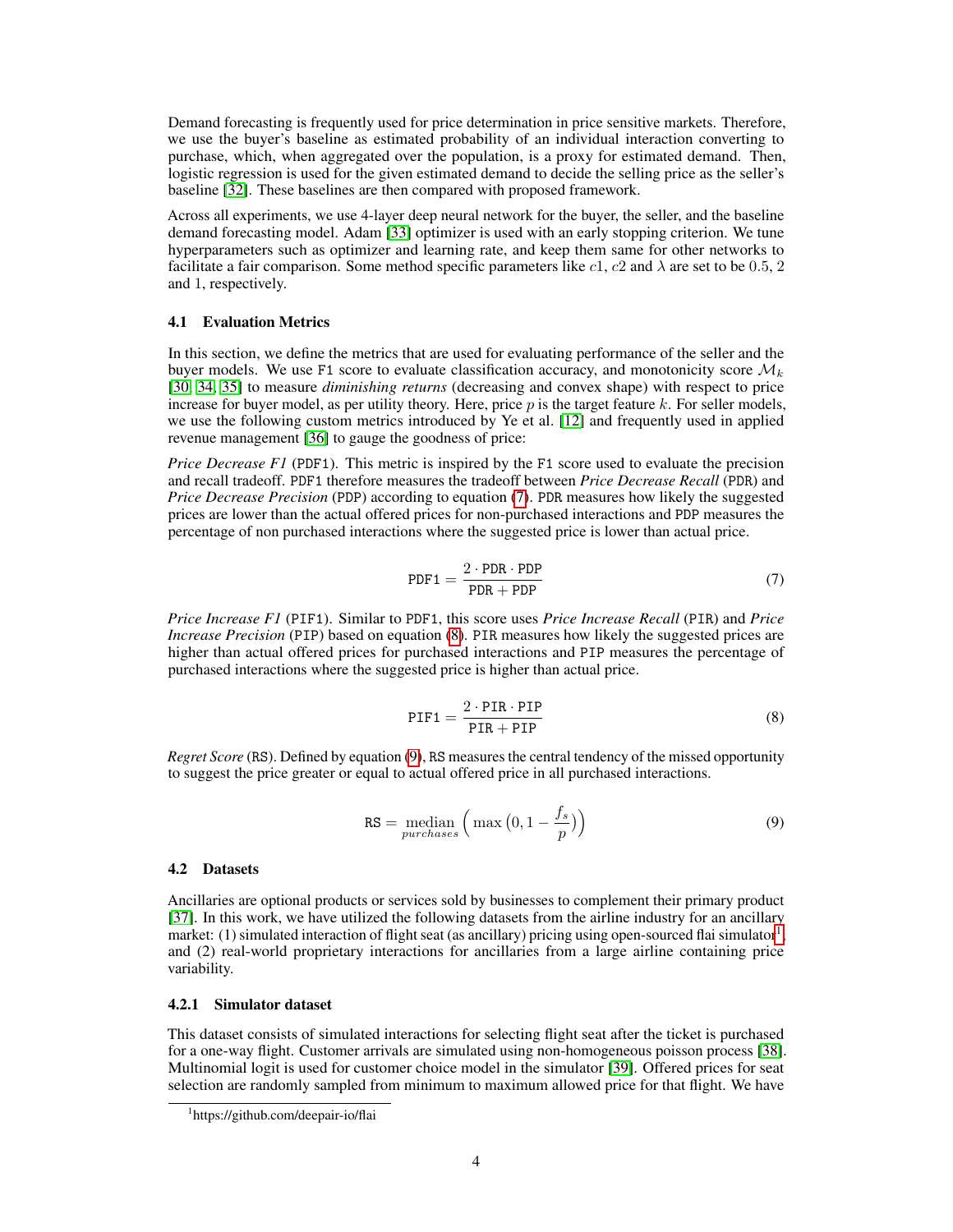<span id="page-4-0"></span>

| Models                                                                | Buyer                                  |                                                                                              | Seller |       |       |  |  |
|-----------------------------------------------------------------------|----------------------------------------|----------------------------------------------------------------------------------------------|--------|-------|-------|--|--|
|                                                                       | F1                                     | $\mathcal M$                                                                                 | PDF1   | PTF1  | R.S   |  |  |
|                                                                       | NegoNets $\vert 0.343 \pm 0.088 \vert$ | 1.000                                                                                        | 0.173  | 1.000 | 1.089 |  |  |
|                                                                       |                                        | Baseline $\begin{array}{ l} 0.161 \pm 0.031 & 0.788 \pm 0.100 \end{array}$ 0.400 0.190 0.989 |        |       |       |  |  |
| Table 1: Model performance on flight seat pricing simulation test set |                                        |                                                                                              |        |       |       |  |  |

simulated 8 long-distance flights with high value of allowed prices for training, and 2 short-distance flights with low value of allowed prices.

According to Table [1,](#page-4-0) superior performance of buyer network trained using NegoNets as compared to baseline indicates that the network learns a generalised representation, which can account for change in test distribution i.e. from relatively less price sensitive interactions (higher allowed price value) to more price sensitive ones (lower allowed price value). While both NegoNets and baseline have similar RS, the seller model trained from NegoNets outperforms in PIF1. This implies that the seller network is able to increment prices for correctly identified purchased sessions. Whereas PDF1 is slightly higher for baseline because estimated forecast is highly biased towards non purchased interactions, resulting in overall low suggested prices.

## 4.2.2 Real-world dataset

Dynamic pricing of ancillary products and services is a recently adopted application in airline industry. We have used a proprietary real-world dataset for ancillary pricing from a large airline. This dataset contains transactions with offered prices varying from minimum value (normalized to 0) to maximum value (normalized to 1) for one of the ancillary services offered by the airline. Unlike simulations, there are 10 different origin-destination pairs with 680 unique flights in this dataset. We use 20% of the dataset for testing, and perform a 80-20 split on the remaining data to create train and validation sets. It is worth emphasising that this dataset is inherently non-monotonic, i.e. as price increase the purchase ratio does not decrease.

<span id="page-4-1"></span>

| Models | Buyer                                                                                                  |               | Seller |      |       |  |
|--------|--------------------------------------------------------------------------------------------------------|---------------|--------|------|-------|--|
|        | F1                                                                                                     | $\mathcal{M}$ | PDF1   | PTF1 | R.S   |  |
|        | NegoNets $\begin{array}{ l} 0.682 \pm 0.049 \quad 0.018 \pm 0.011 \quad 0.479 \quad 0.465 \end{array}$ |               |        |      | 0.000 |  |
|        | Baseline $\begin{array}{ l} 0.626 \pm 0.036 & 0.373 \pm 0.003 \end{array}$ 0.511 0.353 1.126           |               |        |      |       |  |
|        |                                                                                                        |               |        |      |       |  |

Table 2: Model performance on real-world airline ancillary test set

Interestingly, the seller network trained with NegoNets reached higher F1 score with lower  $\mathcal M$  as compared to baseline as shown in Table [2.](#page-4-1) Since, the dataset is inherently non-monotonous and the shape constraints are not enforced explicitly but learned from the data, the higher F1 score is justified. In other words, learning the *diminishing returns* criteria could guide the network to attain higher local optima as compared to its exclusion. For seller models, both PDF1 and PIF1 scores are comparable. Yet, NegoNet seller is able to reach better RS as compared to its baseline. Reason being the baseline method optimizes price given the purchase probability, and the proposed method estimates the price distribution directly.

# 5 Discussion

We show, for the first time, that oligopoly market interactions can be framed as negotiating networks. The experiments on airline ancillary simulation and on real-world dataset successfully demonstrates that learning disentangled networks (seller and buyer network) can achieve better individual performance as compared to sequential forecasting and optimization conventional technique. Besides this, we have shown that using negotiating networks framework, one can explore new ranges of potential prices along with their estimated demand to come up with novel policies and market equilibrium states.

We have presented the results from our first attempt to model market interactions, and there is much room for improvement. In practice, the proposed framework is sensitive to model parameters. Since GAN-based networks are prone to mode collapse, such framework configuration becomes even critical.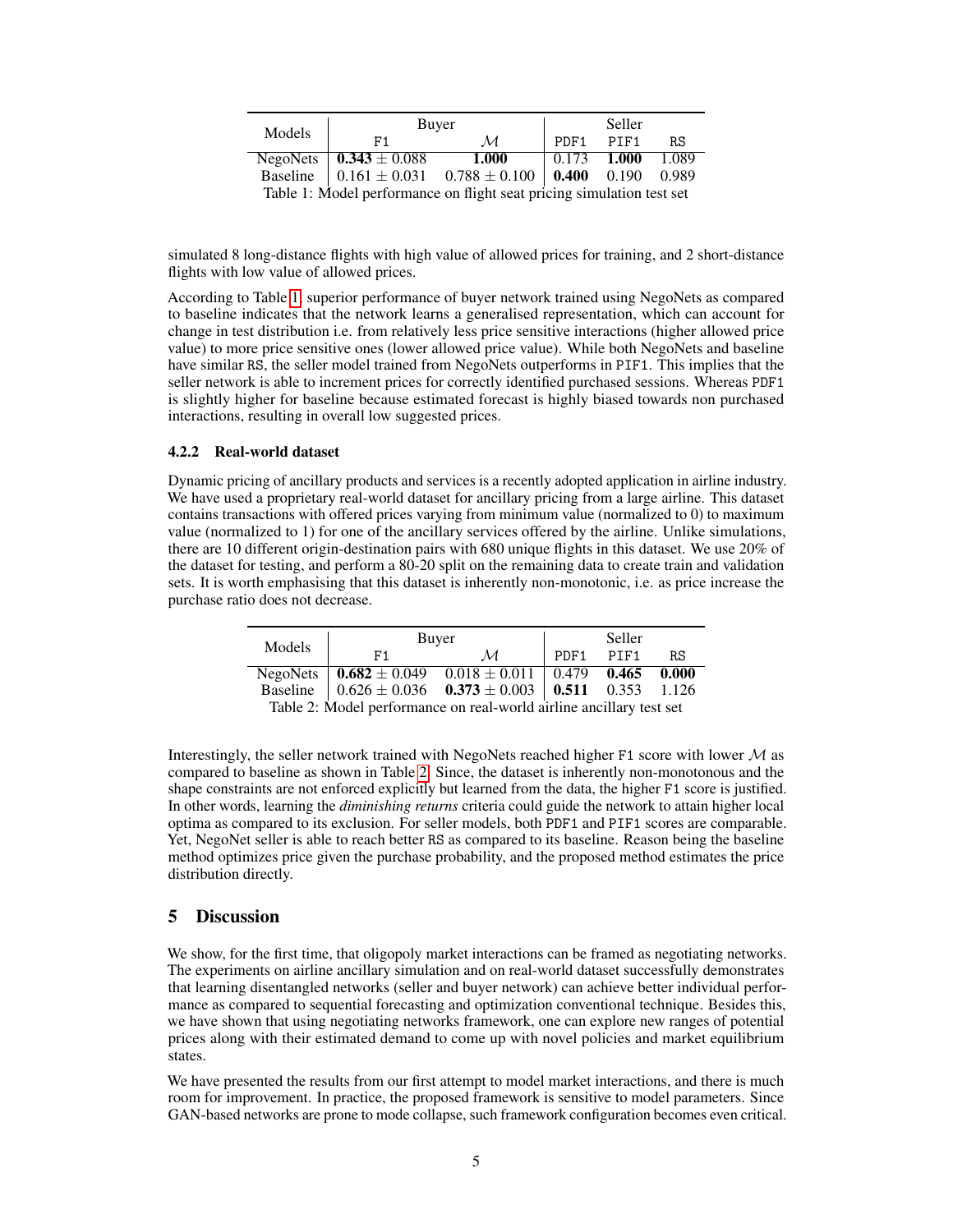Hence, sustaining equilibrium state in such settings is still an open question. In this framework, we have not included other confounding factors like cost of the product, inventory management, and competitor's influence on both sellers and buyers. Furthermore, contextual information conditioned on the network has not been explored yet. We plan to extend our empirical evaluation to other applied fields. We are specifically interested in further examining the attained pricing equilibrium with theoretical guarantees. Given that negotiations can be achieved based on price, it will help our understanding of whether other attributes similar to price make interaction more efficient or not.

### **References**

- <span id="page-5-0"></span>[1] Martin Shubik. *Strategy and market structure: competition, oligopoly, and the theory of games*. x, 1959.
- <span id="page-5-1"></span>[2] Kalyan T Talluri, Garrett Van Ryzin, and Garrett Van Ryzin. *The theory and practice of revenue management*, volume 1. Springer, 2004.
- <span id="page-5-2"></span>[3] E Andrew Boyd and Ioana C Bilegan. Revenue management and e-commerce. *Management science*, 49(10):1363–1386, 2003.
- <span id="page-5-3"></span>[4] Carlos Daganzo. *Multinomial probit: the theory and its application to demand forecasting*. Elsevier, 2014.
- <span id="page-5-4"></span>[5] Jaehwan Kim, Greg M Allenby, and Peter E Rossi. Modeling consumer demand for variety. *Marketing Science*, 21(3):229–250, 2002.
- <span id="page-5-5"></span>[6] Rob Law. Back-propagation learning in improving the accuracy of neural network-based tourism demand forecasting. *Tourism Management*, 21(4):331–340, 2000.
- <span id="page-5-6"></span>[7] Patricia M West, Patrick L Brockett, and Linda L Golden. A comparative analysis of neural networks and statistical methods for predicting consumer choice. *Marketing Science*, 16(4): 370–391, 1997.
- <span id="page-5-7"></span>[8] Susumu Imai, Neelam Jain, and Andrew Ching. Bayesian estimation of dynamic discrete choice models. *Econometrica*, 77(6):1865–1899, 2009.
- <span id="page-5-8"></span>[9] Arnoud V den Boer. Dynamic pricing and learning: historical origins, current research, and new directions. *Surveys in operations research and management science*, 20(1):1–18, 2015.
- <span id="page-5-9"></span>[10] Juan Camilo Castillo, Dan Knoepfle, and Glen Weyl. Surge pricing solves the wild goose chase. In *Proceedings of the 2017 ACM Conference on Economics and Computation*, pages 241–242. ACM, 2017.
- <span id="page-5-10"></span>[11] Hal R Varian. Price discrimination. *Handbook of industrial organization*, 1:597–654, 1989.
- <span id="page-5-11"></span>[12] Peng Ye, Julian Qian, Jieying Chen, Chen-hung Wu, Yitong Zhou, Spencer De Mars, Frank Yang, and Li Zhang. Customized regression model for airbnb dynamic pricing. In *Proceedings of the 24th ACM SIGKDD international conference on knowledge discovery & data mining*, pages 932–940, 2018.
- <span id="page-5-12"></span>[13] Naman Shukla, Arinbjörn Kolbeinsson, Ken Otwell, Lavanya Marla, and Kartik Yellepeddi. Dynamic Pricing for Airline Ancillaries with Customer Context. In *Proceedings of the 25th ACM SIGKDD International Conference on Knowledge Discovery & Data Mining*, pages 2174– 2182, Anchorage AK USA, July 2019. ACM. ISBN 978-1-4503-6201-6. doi: 10.1145/3292500. 3330746. URL <https://dl.acm.org/doi/10.1145/3292500.3330746>.
- <span id="page-5-13"></span>[14] D. Kahneman and A. Tversky. Prospect theory: an analysis of decision under risk. *Econometrica*, 47:263–292, 1979.
- <span id="page-5-14"></span>[15] X. Gabaix and D. Laibson. Shrouded attributes, consumer myopia, and information suppression in competitive markets. *Quarterly Journal of Economics*, 121:505–540, 2006.
- <span id="page-5-15"></span>[16] J.D. Shulman and X. Geng. *Management Science*, 59:899–917, 2013.
- <span id="page-5-16"></span>[17] M. Ben-Akiva and S. Lerman. *Discrete choice analysis*. MIT Press, Cambridge, MA, 1985.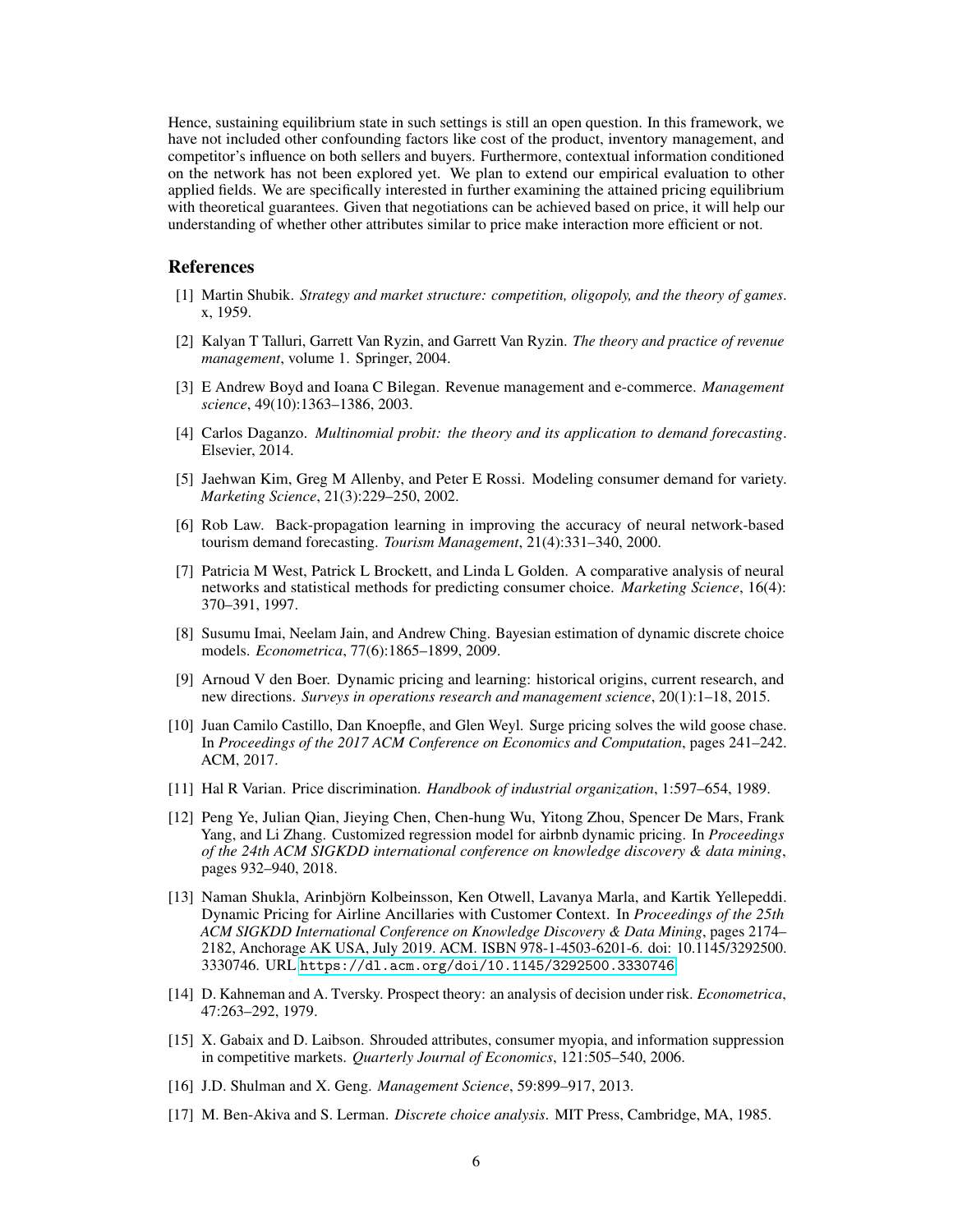- <span id="page-6-0"></span>[18] Oriol Vinyals, Meire Fortunato, and Navdeep Jaitly. Pointer networks. *arXiv preprint arXiv:1506.03134*, 2015.
- <span id="page-6-1"></span>[19] Alejandro Mottini and Rodrigo Acuna-Agost. Deep choice model using pointer networks for airline itinerary prediction. In *Proceedings of the 23rd ACM SIGKDD International Conference on Knowledge Discovery and Data Mining*, pages 1575–1583, 2017.
- <span id="page-6-2"></span>[20] David Nelson, Adriano M. Pereira, and Renato Alves de Oliveira. Stock market's price movement prediction with lstm neural networks. *2017 International Joint Conference on Neural Networks (IJCNN)*, pages 1419–1426, 2017.
- <span id="page-6-3"></span>[21] Vincenza Chiarazzo, Leonardo Caggiani, Mario Marinelli, and Michele Ottomanelli. A neural network based model for real estate price estimation considering environmental quality of property location. *Transportation Research Procedia*, 3:810–817, 2014.
- <span id="page-6-4"></span>[22] Johann Höchtl, Peter Parycek, and Ralph Schöllhammer. Big data in the policy cycle: Policy decision making in the digital era. *Journal of Organizational Computing and Electronic Commerce*, 26(1-2):147–169, 2016.
- <span id="page-6-5"></span>[23] Ian Goodfellow, Jean Pouget-Abadie, Mehdi Mirza, Bing Xu, David Warde-Farley, Sherjil Ozair, Aaron Courville, and Yoshua Bengio. Generative adversarial nets. *Advances in neural information processing systems*, 27, 2014.
- <span id="page-6-6"></span>[24] Cheng Chen, Qi Dou, Hao Chen, and Pheng-Ann Heng. Semantic-aware generative adversarial nets for unsupervised domain adaptation in chest x-ray segmentation. In *International workshop on machine learning in medical imaging*, pages 143–151. Springer, 2018.
- <span id="page-6-7"></span>[25] Phillip Isola, Jun-Yan Zhu, Tinghui Zhou, and Alexei A Efros. Image-to-image translation with conditional adversarial networks. In *Proceedings of the IEEE conference on computer vision and pattern recognition*, pages 1125–1134, 2017.
- <span id="page-6-8"></span>[26] Jun-Yan Zhu, Taesung Park, Phillip Isola, and Alexei A Efros. Unpaired image-to-image translation using cycle-consistent adversarial networks. In *Proceedings of the IEEE international conference on computer vision*, pages 2223–2232, 2017.
- <span id="page-6-9"></span>[27] Ming-Yu Liu, Thomas Breuel, and Jan Kautz. Unsupervised image-to-image translation networks. In *Advances in neural information processing systems*, pages 700–708, 2017.
- <span id="page-6-10"></span>[28] Konstantinos Bousmalis, Nathan Silberman, David Dohan, Dumitru Erhan, and Dilip Krishnan. Unsupervised pixel-level domain adaptation with generative adversarial networks. In *Proceedings of the IEEE conference on computer vision and pattern recognition*, pages 3722–3731, 2017.
- <span id="page-6-11"></span>[29] Alankrita Aggarwal, Mamta Mittal, and Gopi Battineni. Generative adversarial network: An overview of theory and applications. *International Journal of Information Management Data Insights*, page 100004, 2021.
- <span id="page-6-12"></span>[30] Akhil Gupta, Naman Shukla, Lavanya Marla, Arinbjörn Kolbeinsson, and Kartik Yellepeddi. How to Incorporate Monotonicity in Deep Networks While Preserving Flexibility? *arXiv:1909.10662 [cs]*, December 2019. URL <http://arxiv.org/abs/1909.10662>. arXiv: 1909.10662.
- <span id="page-6-13"></span>[31] Alex J Smola and Bernhard Schölkopf. A tutorial on support vector regression. *Statistics and computing*, 14(3):199–222, 2004.
- <span id="page-6-14"></span>[32] George J Avlonitis and Kostis A Indounas. Pricing objectives and pricing methods in the services sector. *Journal of services marketing*, 2005.
- <span id="page-6-15"></span>[33] Diederik P. Kingma and Jimmy Ba. Adam: A method for stochastic optimization. In Yoshua Bengio and Yann LeCun, editors, *3rd International Conference on Learning Representations, ICLR 2015, San Diego, CA, USA, May 7-9, 2015, Conference Track Proceedings*, 2015.
- <span id="page-6-16"></span>[34] Paul Wilmott, Susan Howson, Sam Howison, Jeff Dewynne, et al. *The mathematics of financial derivatives: a student introduction*. Cambridge university press, 1995.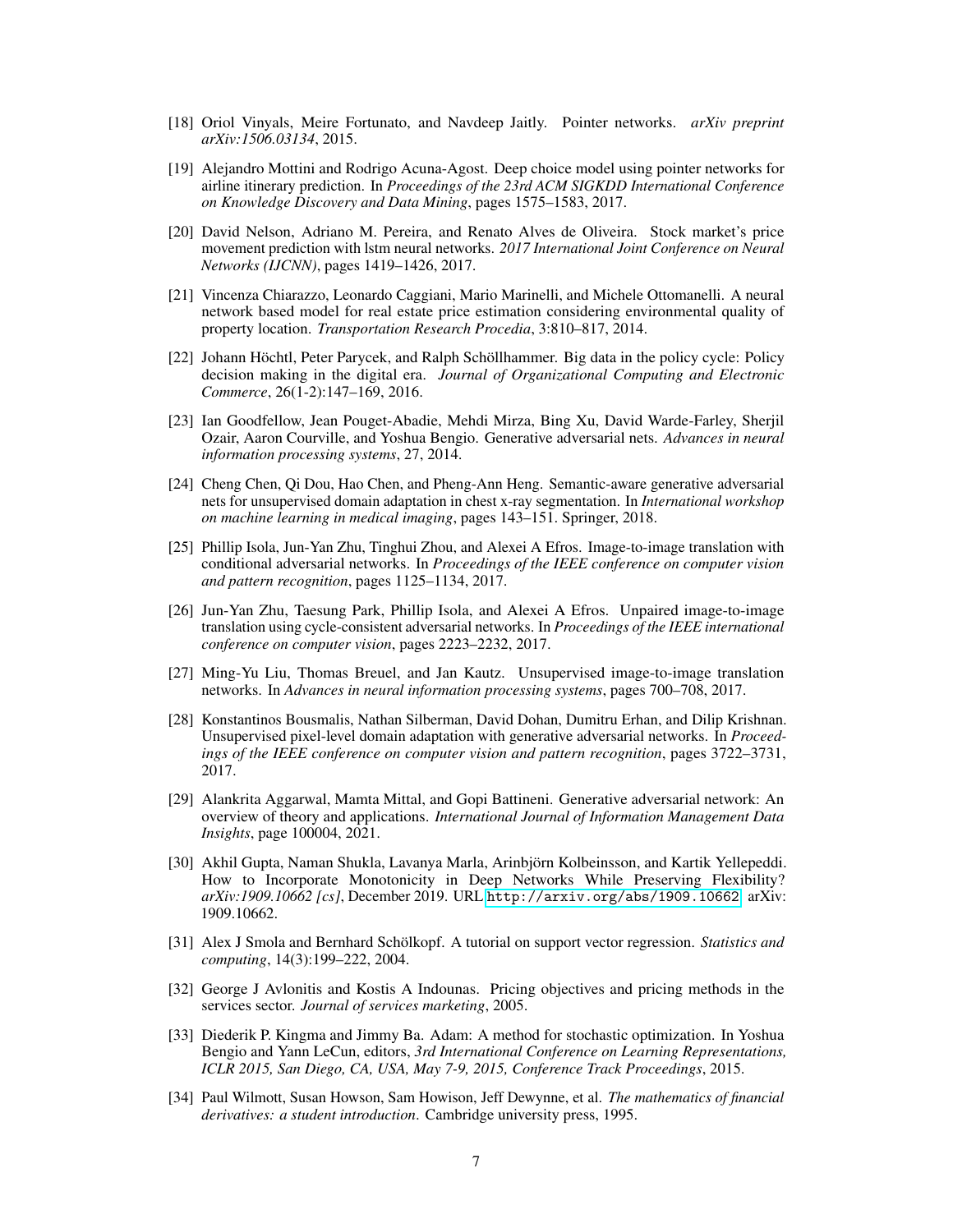- <span id="page-7-0"></span>[35] Akhil Gupta, Lavanya Marla, Ruoyu Sun, Naman Shukla, and Arinbjörn Kolbeinsson. Pender: Incorporating shape constraints via penalized derivatives. In *Proceedings of the AAAI Conference on Artificial Intelligence*, volume 35, pages 11536–11544, 2021.
- <span id="page-7-1"></span>[36] Arinbjorn Kolbeinsson, Naman Shukla, Akhil Gupta, Lavanya Marla, and Kartik Yellepeddi. Galactic air improves airline ancillary revenues with dynamic personalized pricing. *Available at SSRN 3836941*, 2021.
- <span id="page-7-2"></span>[37] Adam Bockelie and Peter Belobaba. Incorporating ancillary services in airline passenger choice models. *Journal of Revenue and Pricing Management*, 16(6):553–568, 2017.
- <span id="page-7-3"></span>[38] PA W Lewis and Gerald S Shedler. Simulation of nonhomogeneous poisson processes by thinning. *Naval research logistics quarterly*, 26(3):403–413, 1979.
- <span id="page-7-4"></span>[39] Jerry Hausman and Daniel McFadden. Specification tests for the multinomial logit model. *Econometrica: Journal of the econometric society*, pages 1219–1240, 1984.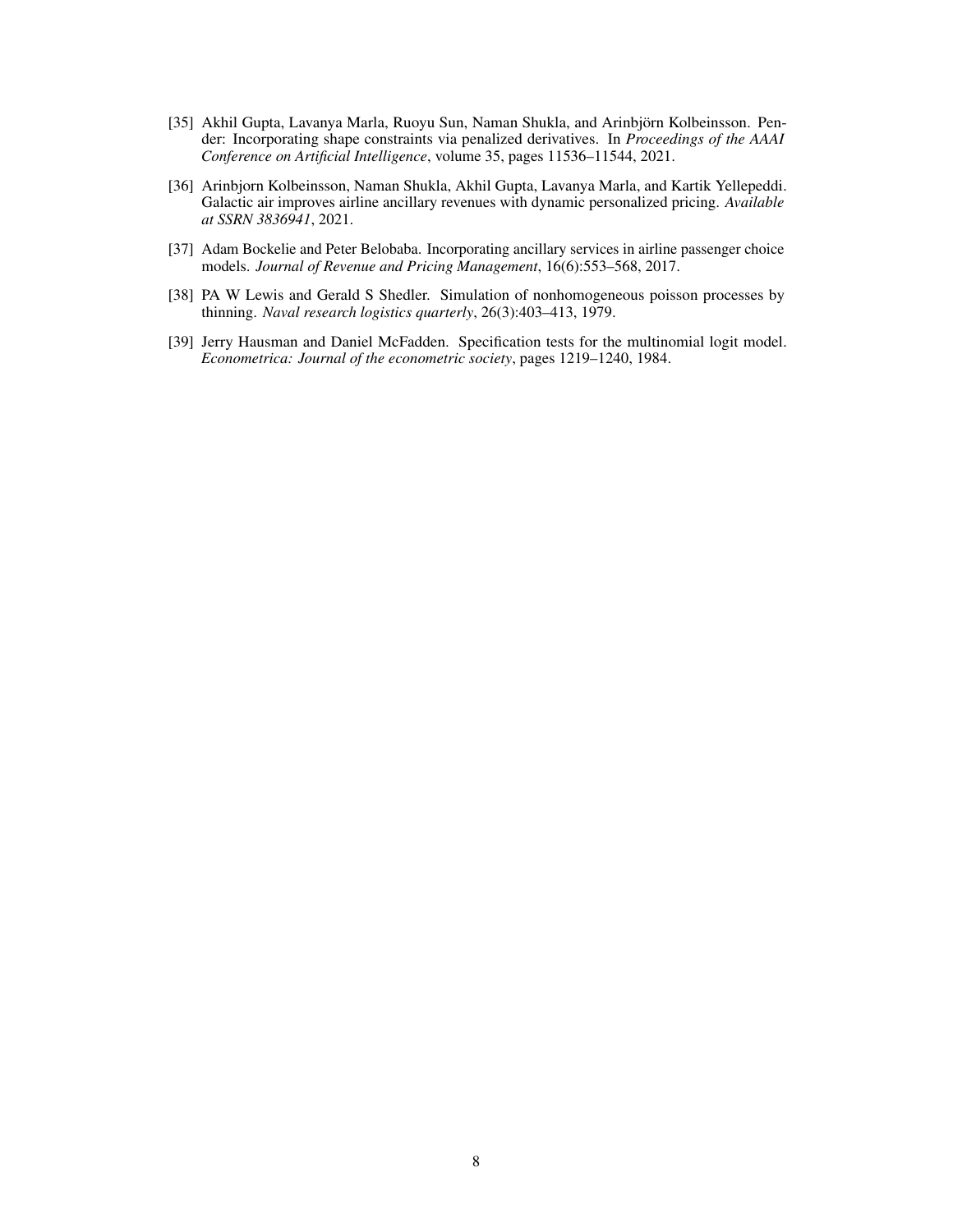# A Appendix

### A.1 Additional Information

Here, we present some additional insights and analysis on datasets. We provide configuration files for reproducibility of the simulations.[2](#page-8-0)

<span id="page-8-1"></span>

Figure 2: Histogram of offered prices (normalized) in the respective dataset

Figure [2](#page-8-1) shows the distribution of prices in the train and the test set for their respective datasets. It is worth mentioning that the minimum and maximum allowed price values are different for train and test set for simulation data represented in Figure [2a](#page-8-1) and [2b.](#page-8-1) Specifically, test set have a lower values of minimum and maximum allowed price than in train set. For airline ancillary dataset, the allowed price window is same for train and test set. Nevertheless, there is a significant difference in the frequency of the most common offered prices and the rest, as shown in Figure [2c](#page-8-1) and [2d.](#page-8-1)

<span id="page-8-2"></span>

Figure 3: Conversion rates for offered price in the respective dataset. The radius of the scatter plot is proportional to frequency of event in that dataset.

The conversion rates shown in Figure [3](#page-8-2) validates the willingness to pay assumption in buyers i.e. if a buyer is willing to buy a product for price  $p$ , they are willing to buy the same product at a price

<span id="page-8-0"></span><sup>&</sup>lt;sup>2</sup>https://drive.google.com/drive/folders/1lZeotPPjnwdoOp2H4qSuSXU0rh-2aUzC?usp=sharing